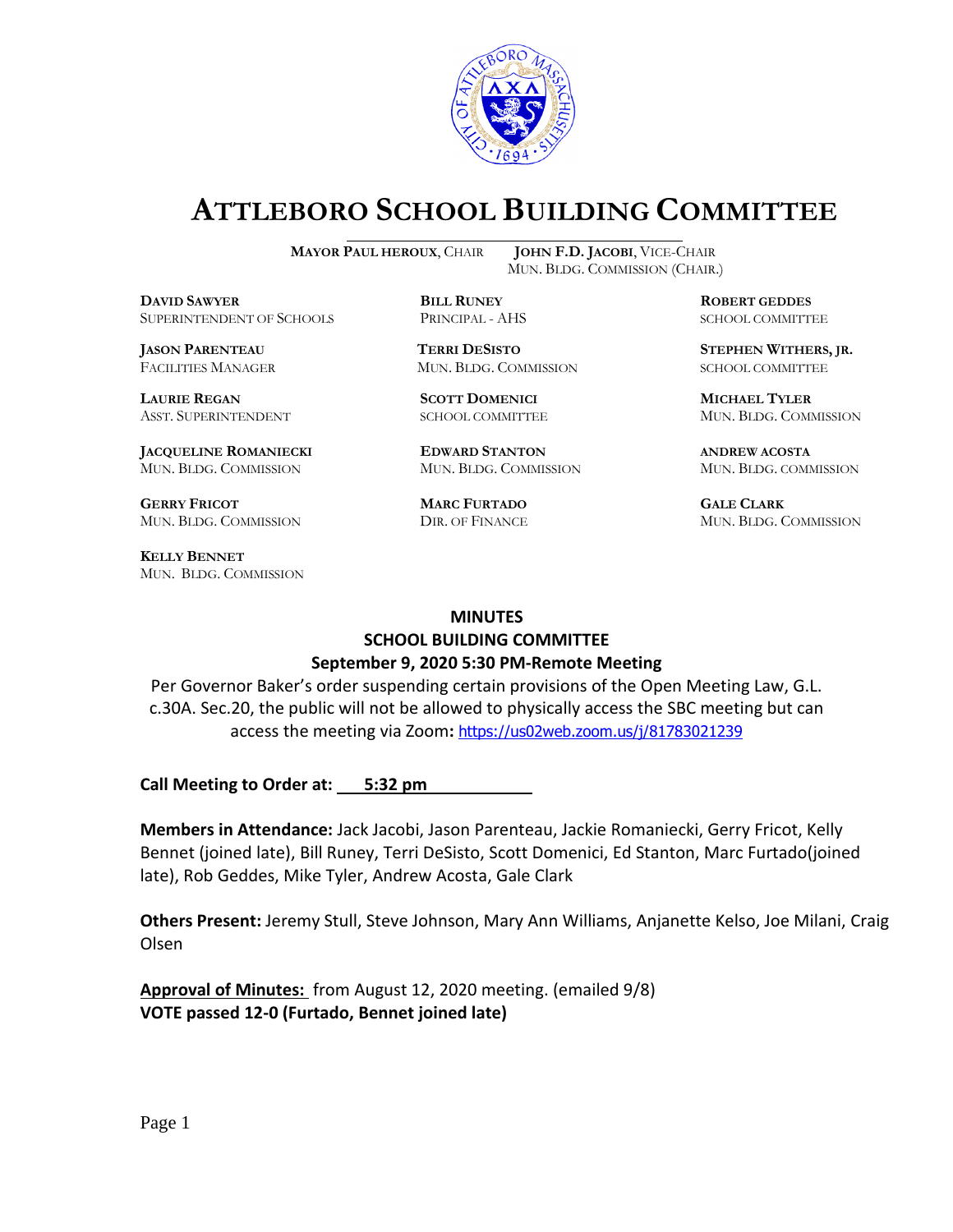#### **Bills & Payments:**

Skanska noted that the \$53,860,386 invoiced to date (Designer, OPM, Owner, and CM costs) represent 21% of contracted costs.

**VOTE to approve: Passed 13-0 (Bennet joined late)**

| <b>Vendor</b>                              | Invoice #            | <b>Invoice Date</b> | Amount         |
|--------------------------------------------|----------------------|---------------------|----------------|
| Skanska                                    | 1316825-000-14207-48 | 9/7/20              | \$103,445.00   |
| Kaestle Boos                               | 16027.00-43          | 8/28/20             | \$109,085.00   |
| Consigli                                   | Application 16       | 8/31/20             | \$5,534,288.47 |
| <b>Building Enclosure Associates 85715</b> |                      | 8/31/20             | \$5,000.00     |
| <b>Total</b>                               |                      |                     | \$5,751,818.47 |

# **Attleboro High School-project update:**

#### **KBA**

Project continues in positive direction. New brick has been delivered and confirmed that we are not paying for the samples of what turned out to be defective brick. Mock up will be complete in October.

## **Consigli:**

Project Update – Construction and Mockup

On time and on budget. Almost complete with steel erection. Decking and detailing on going. Moving along with MEP ductwork and piping on 3<sup>rd</sup> and 4<sup>th</sup> floors. Mason is moving along with stairwell block. Roofers continuing on lower roofs. Underground piping ongoing in D & G. Slabs on decks in A, B, C complete. SOG ongoing in A, B & C. Exterior framing at A, B & C ongoing. Interior framing ongoing  $3^{rd}$  and  $4^{th}$  floors A, B & C.

Western Fields projected turnover date is mid to late November – 100% complete.

Designed enrollment is 1,785 students, which places the building at 85% capacity, meaning the student body can grow without overcrowding being an issue. Concern about a lot of development in Attleboro currently and ability for new school to provide adequate space. As part of the design process was building into the design room for expansion when the existing building comes down.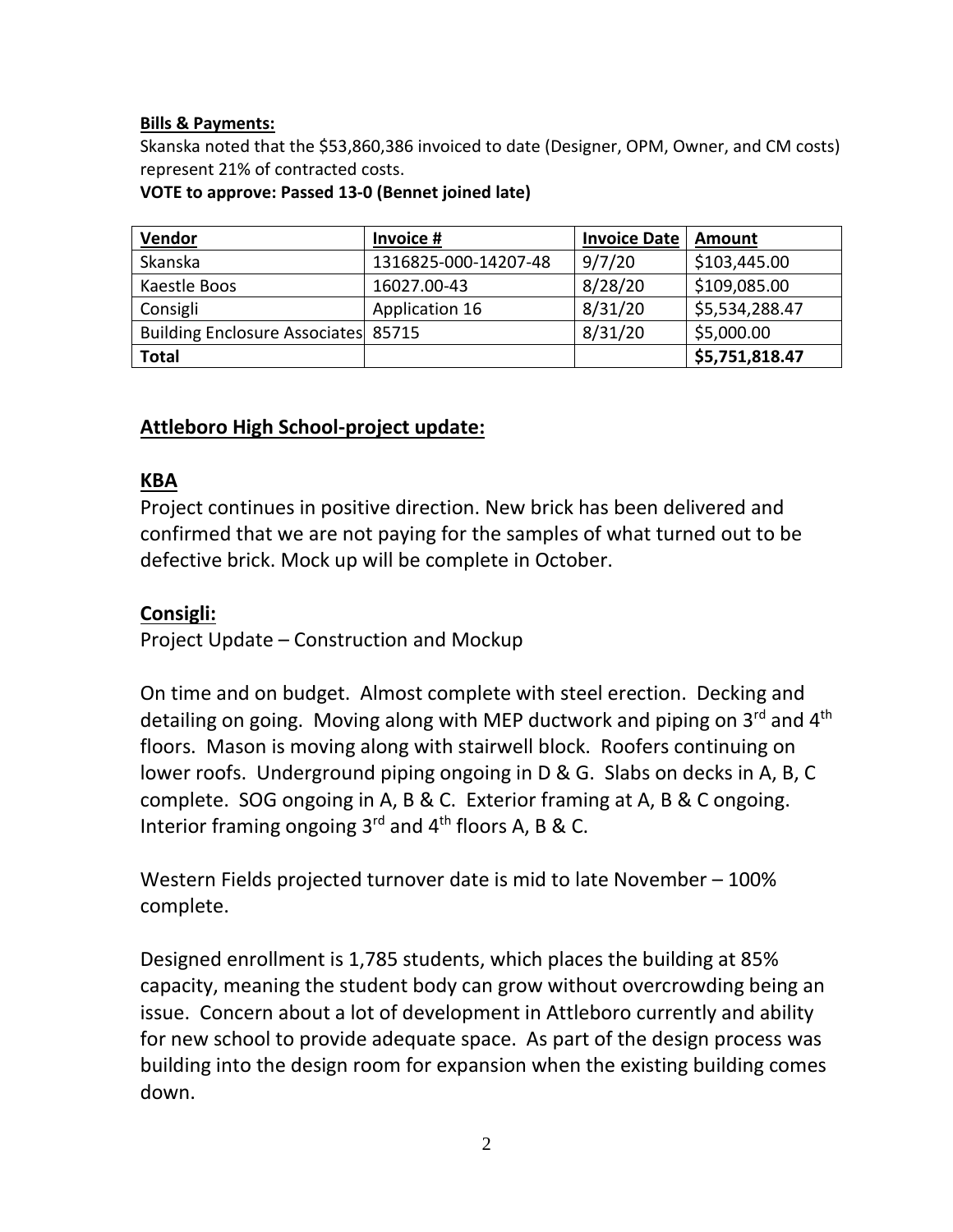# OAL45R1 – Signage

Originally presented an OAL for signage \$430,000 a subcontractor who has since had some quality issues on another job. Consigli is requesting to shift to a second bidder with an additional \$8,500 to go with this bidder (take out of contingency). No change to GMP. Did not send first sub a contract so do not need to terminate contract. Motion to rescind OAL 45 and motion to approve **VOTE: Passed 14-0**

Contingency Transfer

2 transfers

- 1. The \$8,500 to fund OAL45R1
- 2. \$6,925.24 to pay premium time to roofers to work a Saturday to take advantage of a stretch of good weather

**VOTE: Passed 14-0**

CR Log

Three new entries

- 1. GCR7-doorframe hardware \$7,080.64
- 2. GCR8 BMS Power revisions est \$21,643.43
- 3. GRC9 RTU pad revisions area K est \$20,000.00

4.

Reduction of Retainage Request

*Walsh Bid Package #1* – (\$64,895.18) release to \$0 for all work completed. Still a small amount of work remaining to "T" up RWD Extension (\$125,000 remaining)

*Walsh Bid Package #2* – reduce retainage to \$0 (\$45,708.83)

*Newbama Steel* – Misc. Metals Sub Bid Package #2 (\$583.00) Reduce retainage to \$0

**VOTE : Passed 11-0** (Runey and Geddes disconnected, Jacobi abstained)